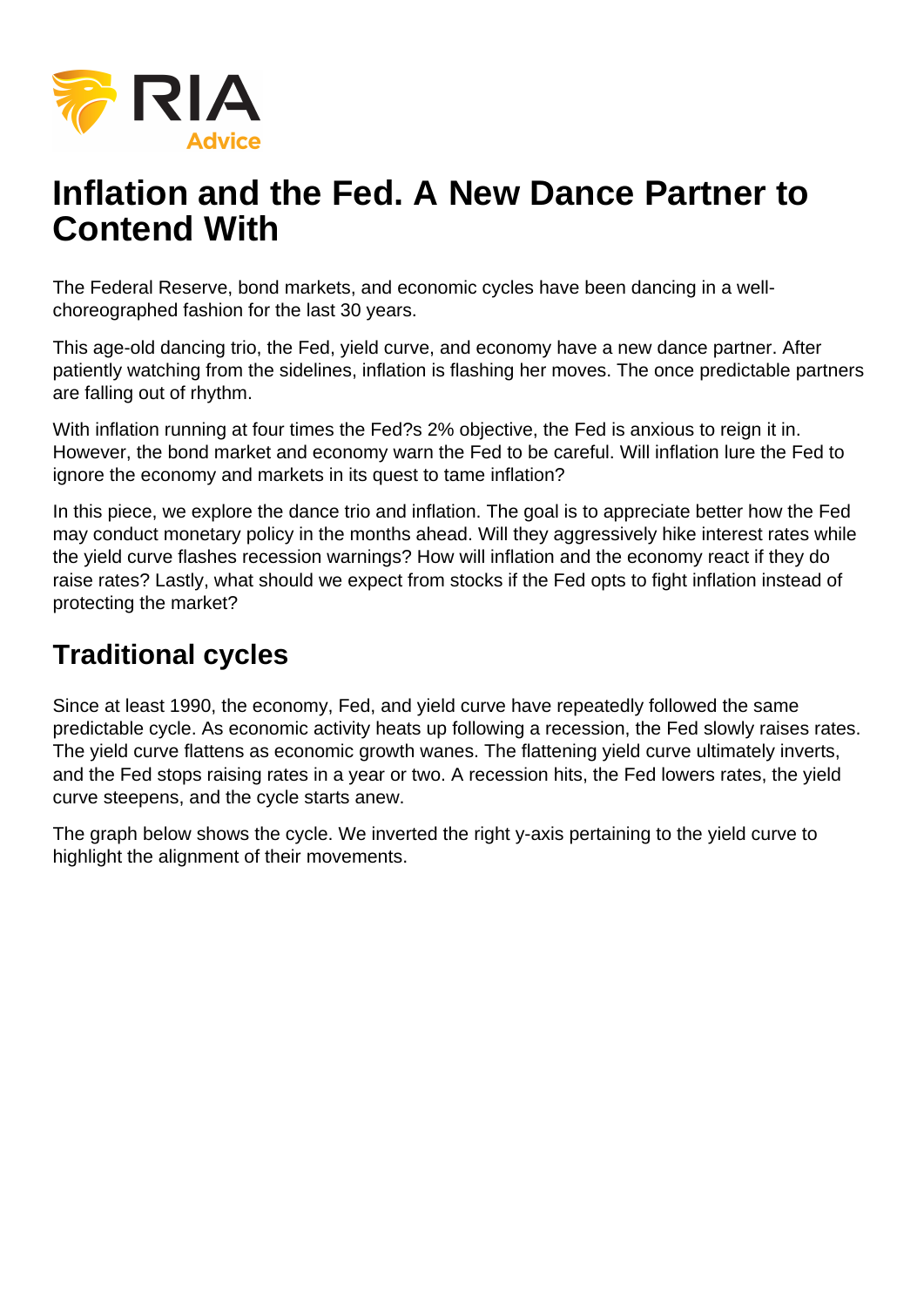## Yield Curve Warns of Recession

Over the last 12 months, the 2yr/10yr yield curve, as shown below, has flattened by 150 basis points and is flirting with inversion. Typically, a recession occurs from six months to 18 months after it inverts.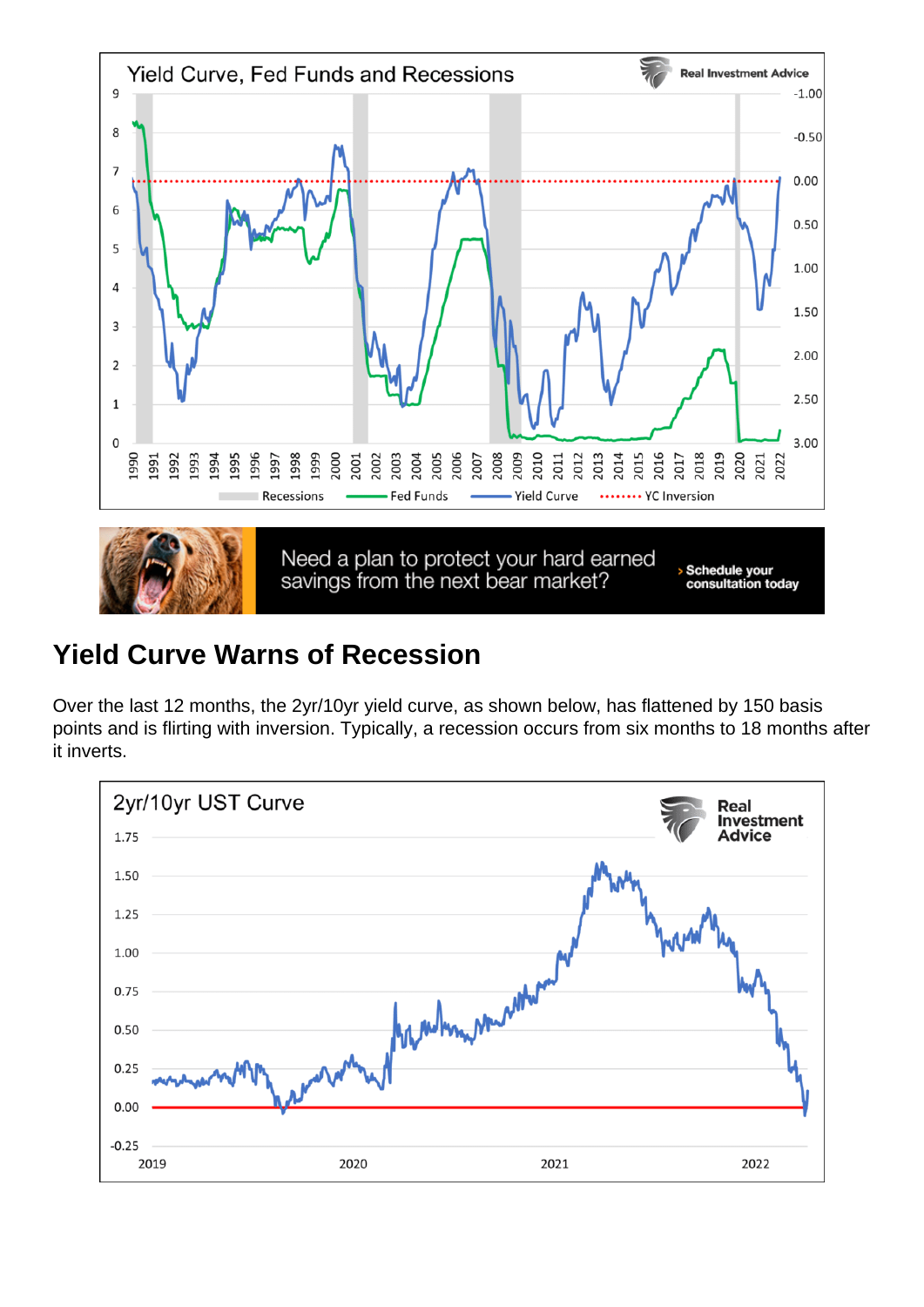More interestingly, some forward yield curves are moderately inverted. Forward yields are a calculation that captures the yield investors expect in the future. For example, the two-year forward yield solves for the two-year yield that needs to occur two years from now, making an investor indifferent between holding a two-year bond today and buying another two-year bond in two years versus buying a four-year bond today. For instance, if the current 2-yr yield is 1% and the 4-yr yield is 2%, an investor expects the 2-yr forward yield to be approximately 3%.

The graph below, from late February, charts a shorter maturity yield curve. It shows the forward 5yr/1yr curve is inverted. More importantly, the Fed stopped raising rates quickly the last three times this forward curve inverted.

What Will the Fed Do?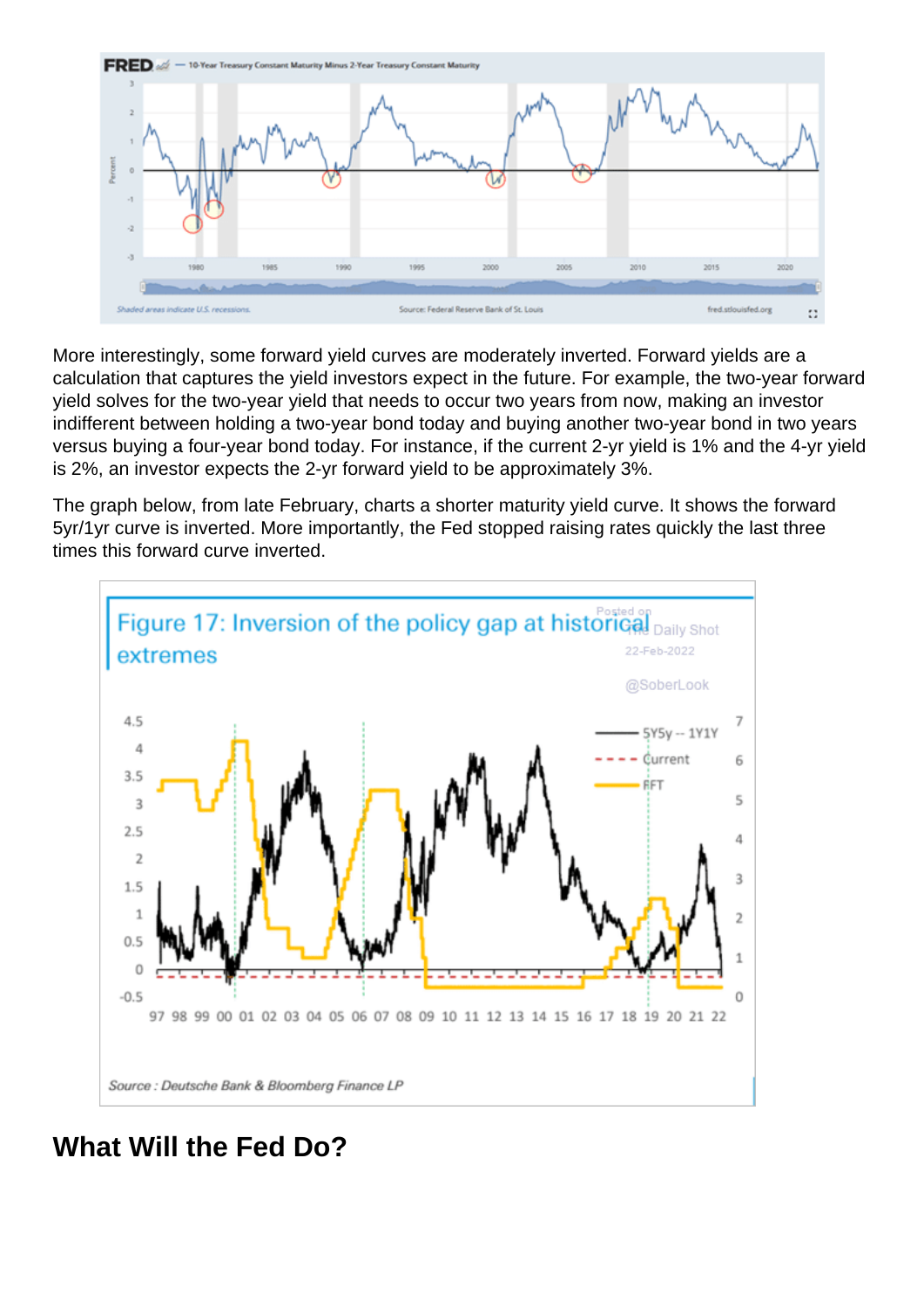At the March 2022 FOMC meeting, the Fed raised rates 25bps from zero. Investors expect the Fed to increase rates by 50bps at the following three meetings.

CPI inflation is running at 8.5%, and the Fed?s preferred inflation measure, PCE Price Index, sits at 6.4%. Both figures are well above the Fed?s 2% target.

The Fed will likely continue to hike rates while the yield curve warns of recession and slowing economic growth. The Atlanta Fed GDP Now forecast forecasts a meager 0.9% growth rate for Q2.

The Wall Street consensus forecast has eroded from nearly 4% to 2% over the last few months. Both estimates pale compared to +12.2%, +4.9%, and +5.6%, the annualized rates from the prior three quarters.

The Fed?s newfound desire to squash inflation is forcing them to ignore the warnings of their old dance partners, the economy, and the yield curve.

### Fighting Inflation versus Stimulating the Economy.

Higher interest rates will create a further drag on the economy. This comes as yields have already risen significantly for mortgages, corporate loans, and most other forms of debt. In fact, some of the reasons recent economic data has been weakening are in part because of higher interest rates. The effect of higher interest rates often lags by six to nine months, so more weakness is expected.

This occurs as fiscal stimulus is quickly becoming an economic drag. The graph below from the Wall Street Journal article [Fiscal Stimulus is Turning Into a Fiscal Drag](https://www.wsj.com/articles/fiscal-stimulus-is-turning-into-a-fiscal-drag-in-a-big-headwind-for-growth-11645369202) shows the negative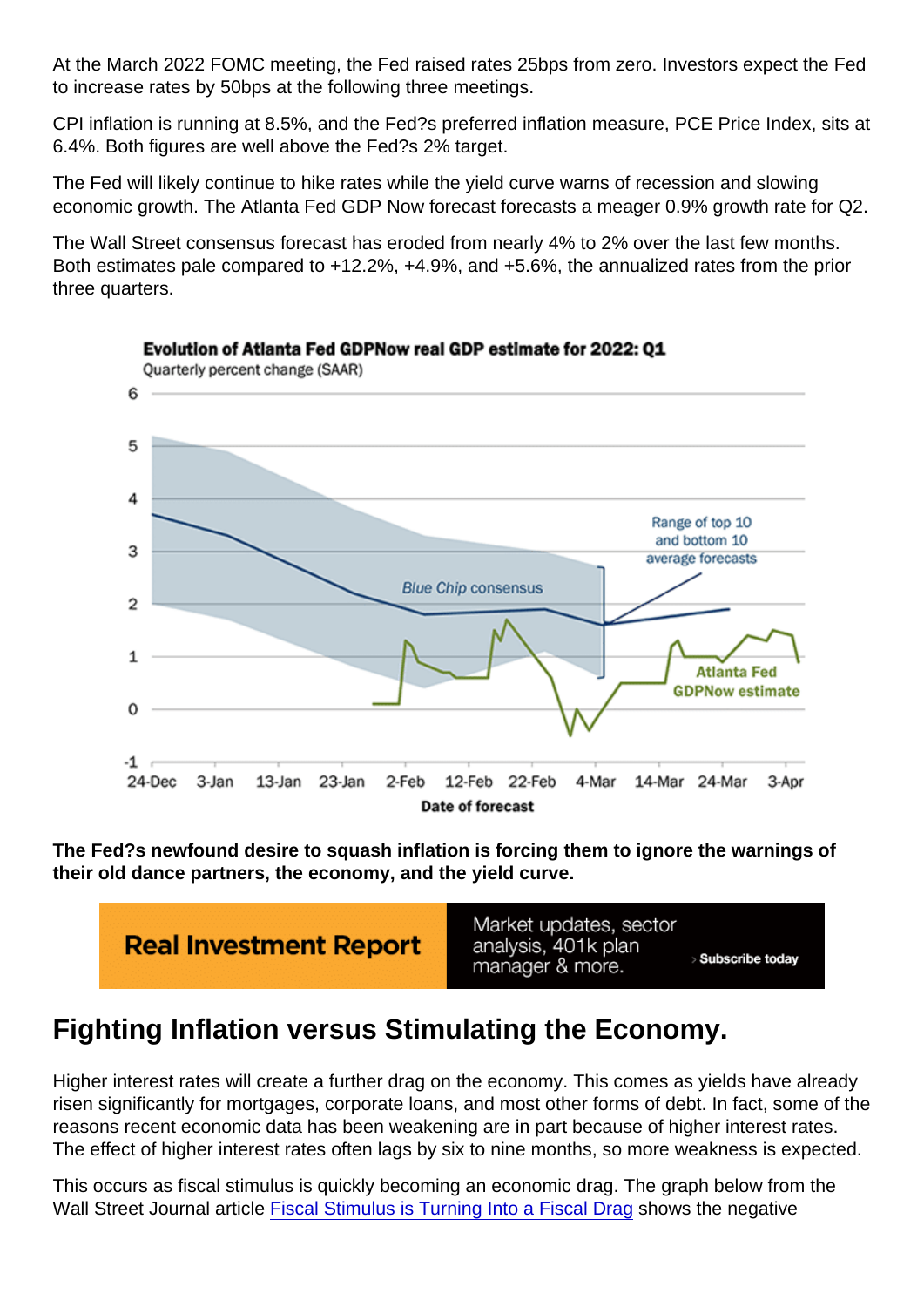contribution to economic growth resulting from the normalization of government spending.

Unlike anything we have seen in the last 30+ years, the Fed will embark on a tightening campaign at the point they typically halted such actions.

### What Does A New Dance Imply for Stocks?

Stocks valuations are amplified by fiscal largesse and the massive doses of Fed liquidity via QE and low-interest rates. Both are coming to an end. Not surprisingly, risky assets have taken notice.

The question we face is how far the Fed will go to reduce inflation? Will they hike rates in a recession? Will continued weakness in the stock market change their mind? Some, including former New York Fed President Bill Dudley, argue the Fed should purposely try to reduce stock prices.

Per our [Daily Commentary 4/11/2022](https://realinvestmentadvice.com/dudley-says-lower-stock-prices-will-tame-inflation/)

?Financial conditions need to tighten. If this doesn?t happen on its own (which seems unlikely), the Fed will have to shock markets to achieve the desired response. This would mean hiking the federal funds rate considerably higher than currently anticipated. One way or another, to get inflation under control, the Fed will need to push bond yields higher and stock prices lower ...?

Investors haven?t had to confront a highly inflationary environment in over forty years. There are very few professional investors that have managed money in such a situation.

As a rule of thumb, the more the Fed decides to dance with inflation and ignore the bond market and economy, the more we should expect stock prices to fall . Such is an unfamiliar dance and one in which investors are woefully unprepared.